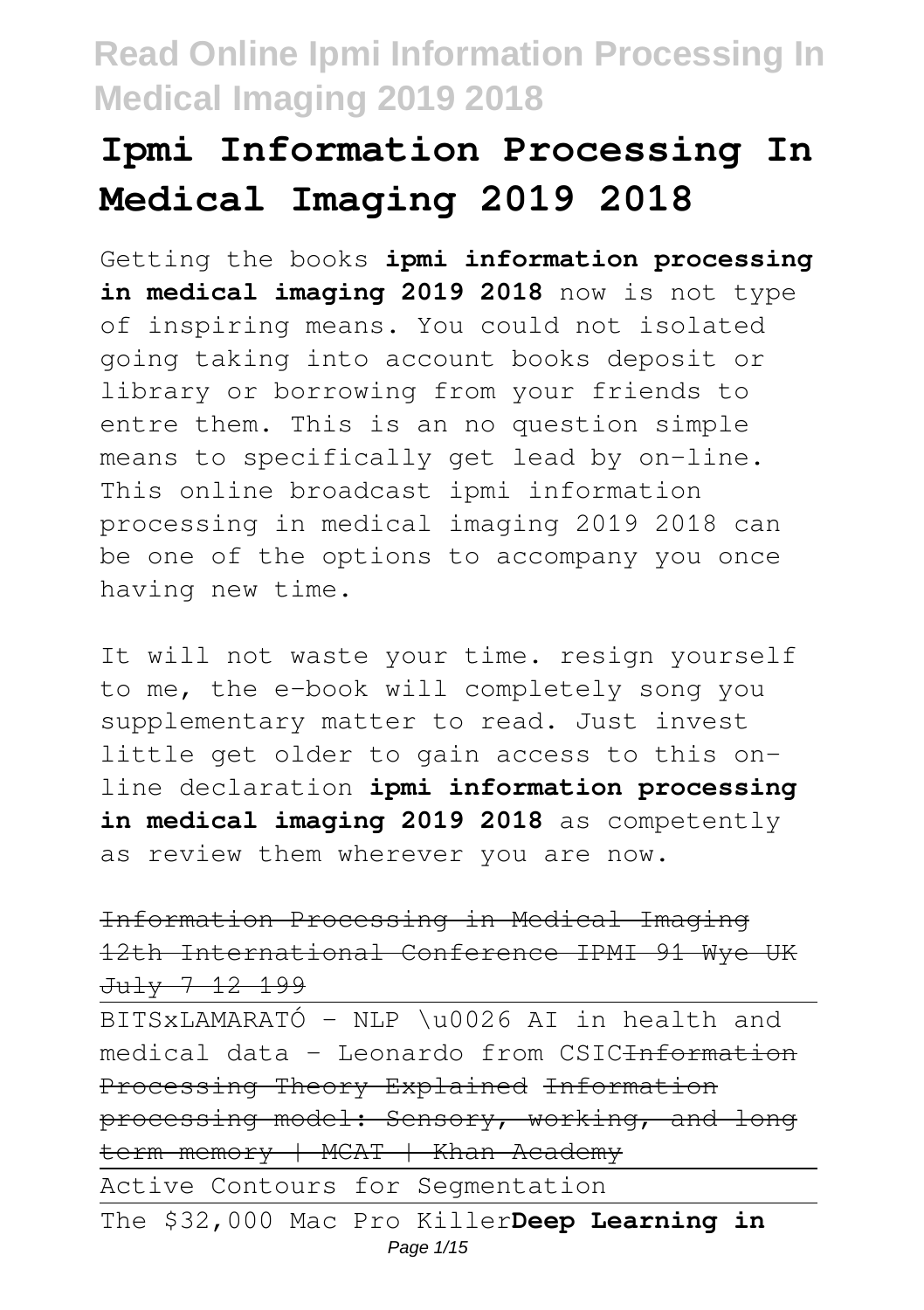**Medical Imaging - Ben Glocker, Imperial College London** [NeurIPS 2020] Causal Discovery in Physical Systems from Videos Medical Device's Life Cycle - Part 1 Planning (Assessment, Budgeting, Acquisition \u0026 Replacement) [NeurIPS 2020] Consistent Structural Relation Learning for Generalized Zero Shot Segmentation Information processing WEBINAR : BUSINESS RESILIENCE AND RECOVERY TO COVID-19 FOR SUSTAINABLE FINANCE Working Memory | Baddeley \u0026 Hitch 1974 | Memory | Cognitive Psychology Why Practicing Can Help with Emotional Regulation What is Clinical Decision Support System? *How To Dual Boot Ubuntu With Windows 10*

Information Processing: Encoding, Storage, Retrieval

undergraduate machine learning 33: Random forests, face detection and KinectBuilding a \$500 AMD Gaming PC JONES DAY PRESENTS®: AI: Security and Privacy Risks with Big Data **AI in Medicine | Medical Imaging Classification (TensorFlow Tutorial) Linus \"Tech Tips\" Sebastian Reacts to His Top 1000 YouTube Comments | Ars Technica** The FBI's most nefarious cybercriminal trends and lessons from companies that outsmarted the hackers #HITBCyberWeek #CommSec AI For Security Or Security For AI? - Sergey Gordeychik **HARA** በኮምፕተራችን ላይ እንጭናለን? How to install ubuntu operating system in Amharic [NeurIPS 2020] Leveraging Kinematic for Deep Representation Learning NewinML Microsegmentation of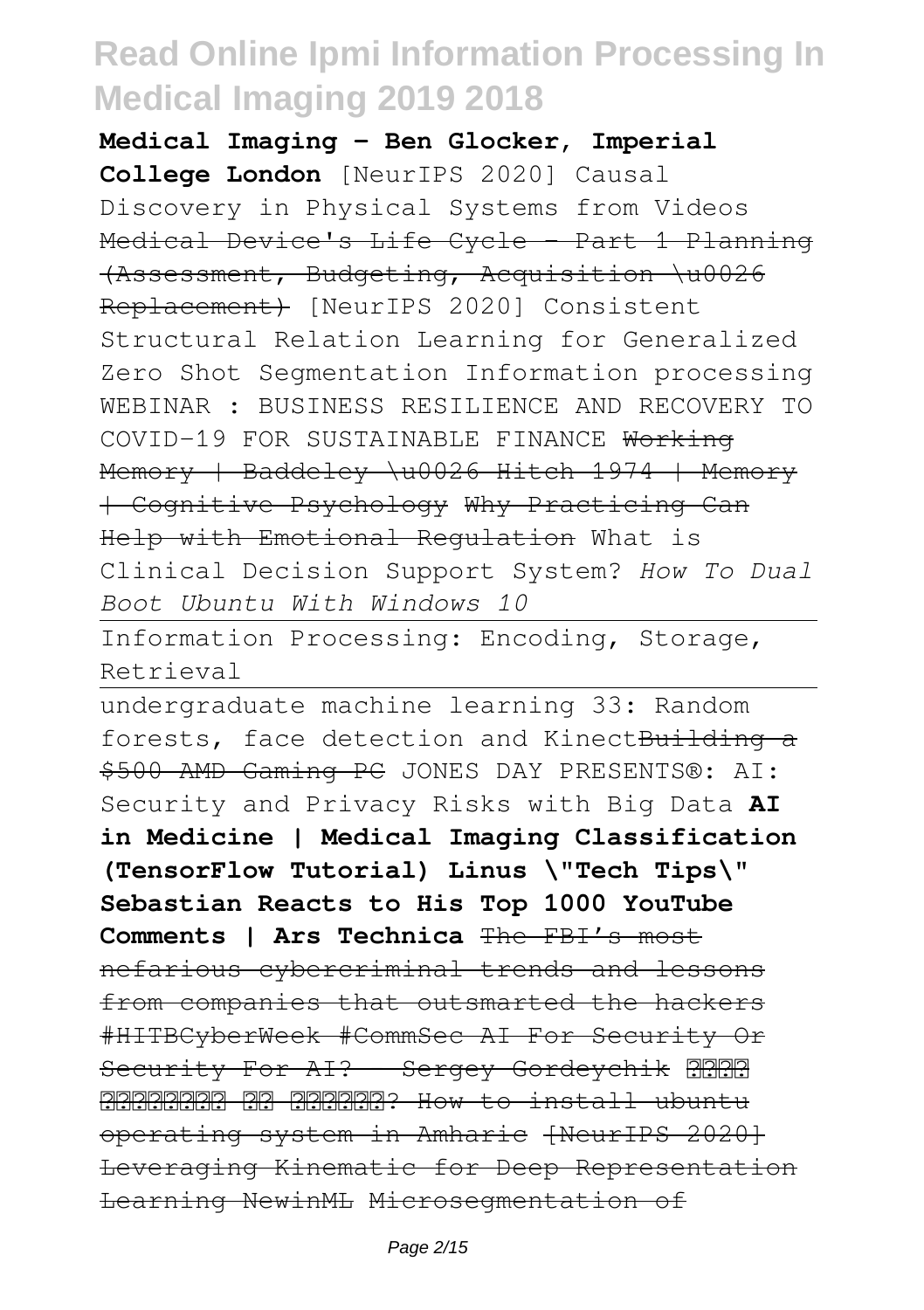### Microsoft Active Directory Domain Controllers Made Easy

Introduction to Medical Image Analysis

OpenShift Common Briefing #125: OpenShift on OpenStack with Ramon Acedo Rodriguez (Red  $Hat)$ 

Blue skies to ground truth: Machine learning for Kinect human motion captureIpmi Information Processing In Medical Information Processing in Medical Imaging (IPMI) 2021 IPMI 2021. The 27th international conference on Information Processing in Medical Imaging (IPMI) will be held in Rønne... News. December 1, 2020: Paper registration and submission deadlines have been extended, see submission page for full... ...

### Information Processing in Medical Imaging 2021 – IPMI 2021

Cutting edge research in the medical imaging field. IPMI's mission is to facilitate and showcase the latest methodological developments within medical imaging. An "IPMI paper" presents novel methodological developments that solve medical imaging analysis problems. Today, IPMI is widely recognised as a preeminent international forum for presentation of cutting edge research in the medical imaging field including the topics below.

Call for Papers – Information Processing in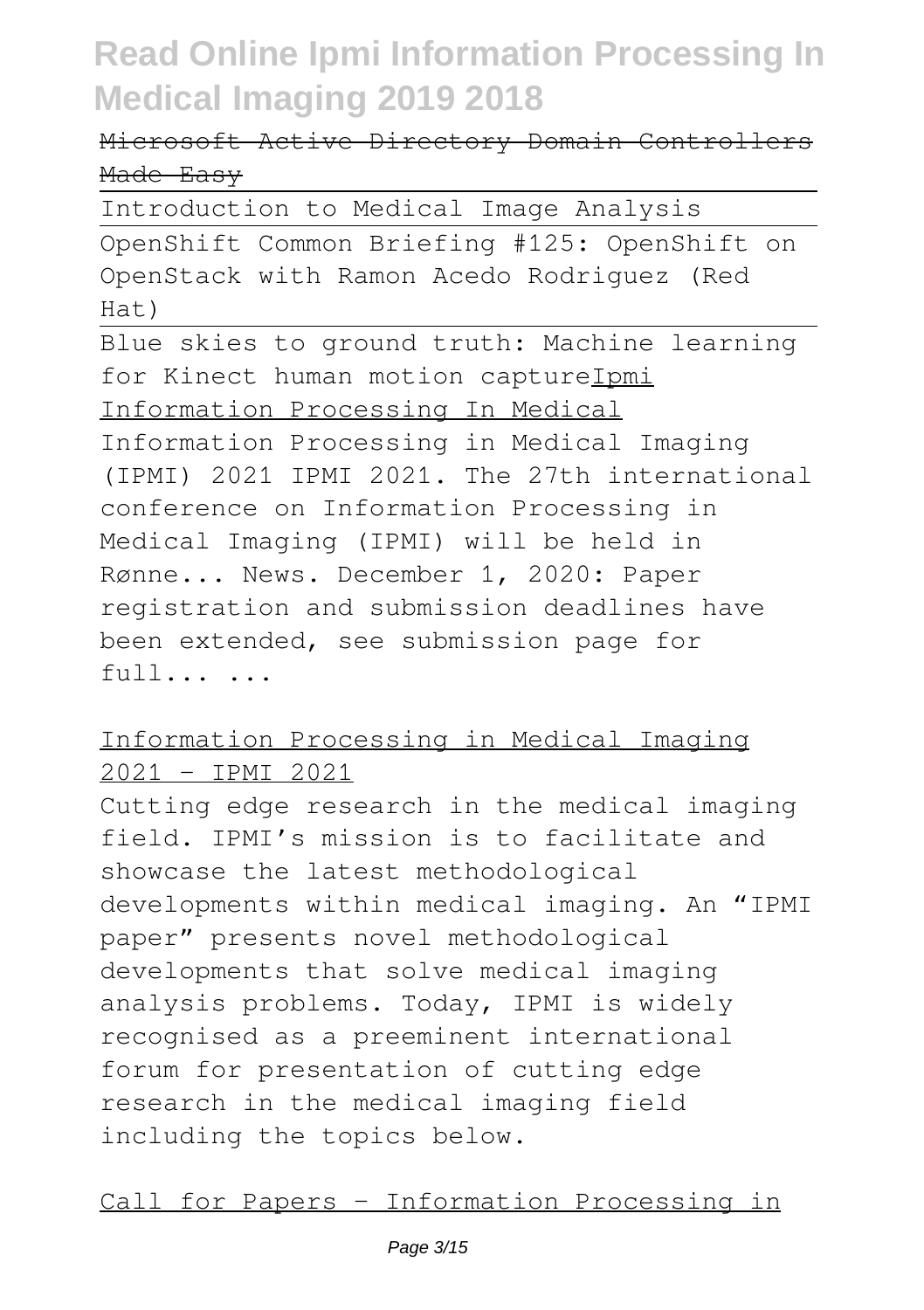#### Medical ...

Conference on Information Processing in Medical Imaging. The 26 th biennial international conference on Information Processing in Medical Imaging (IPMI 2019) will be held at the Institute of Advanced Study, The Hong Kong University of Science and Technology (HKUST), during June  $2 - 7$ , 2019. This conference is the latest in a series where novel developments in the acquisition, formation, analysis and display of medical images are presented, discussed, dissected, and extended.

#### Home | IPMI 2019

IPMI 2015. The 24th biennial International conference on Information Processing in Medical Imaging. Jun 28, 2015 - Jul 3, 2015. Scotland. Dec 18, 2015 (Dec 11, 2015) IPMI 2009. 21st International Conference on Information Processing in Medical Imaging. Jul 5, 2009 - Jul 10, 2009. Williamsburg, VA, USA.

#### IPMI: Information Processing in Medical Imaging 2021 2020 ...

Information Processing in Medical Imaging, or IPMI, is a biennial conference focused on the fields of applied mathematics, computer science, and image analysis (particularly analysis of medical images); applied results in neuroscience, cardiology, and microscopy are also frequently considered.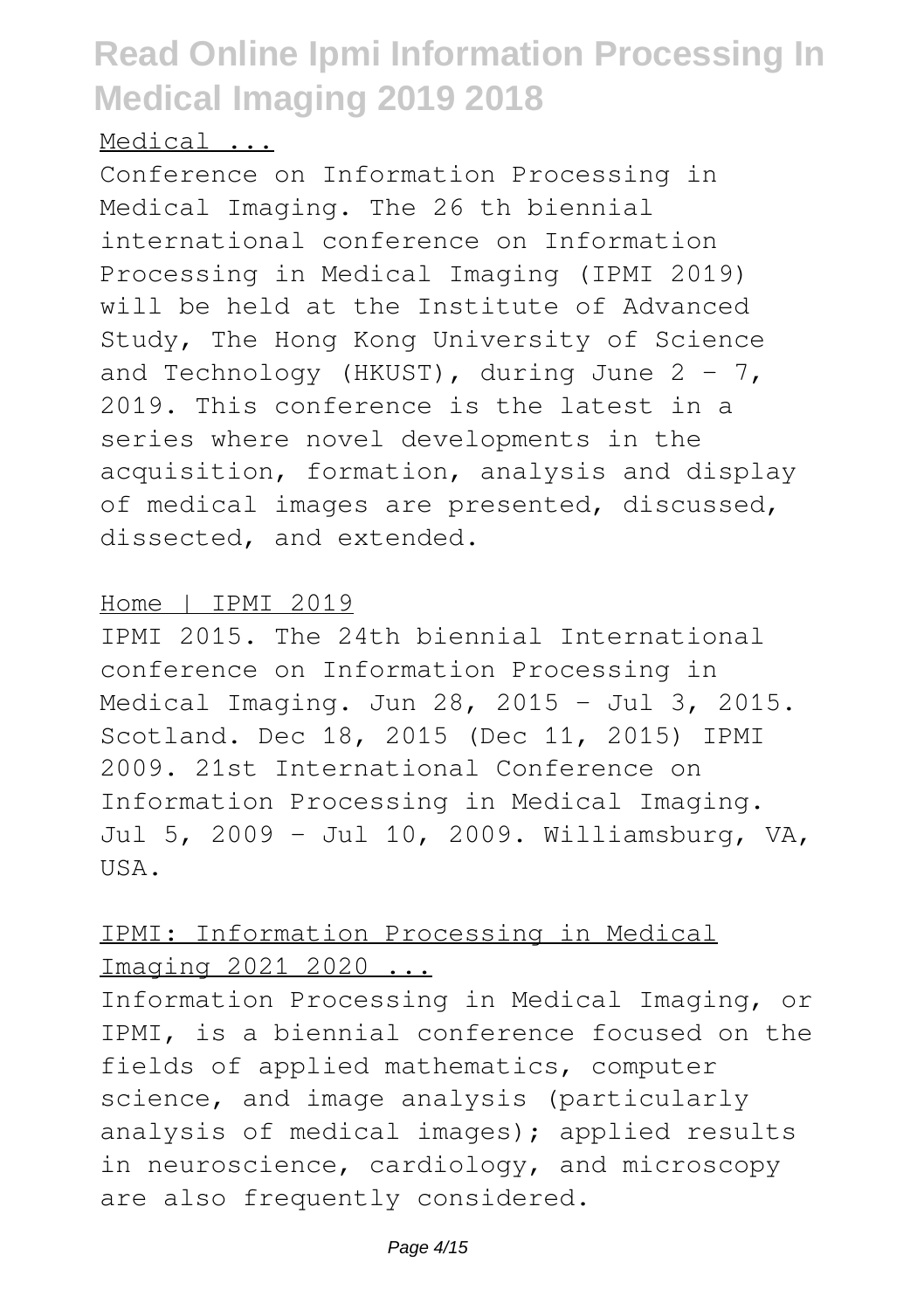### Information Processing in Medical Imaging - Wikipedia

IPMI 2021 will be the 27th conference in the Information Processing in Medical Imaging (IPMI) conference series. Please see Past IPMIs for information on past IPMI conferences, including links to online proceedings.

#### About – Information Processing in Medical Imaging 2021

Important dates, formatting instructions, instructions for registering and submitting papers, and attendance responsibilities.See also call for papers and IPMI-2021-CfP-Final.. The paper registration and submission deadlines have been extended by 3 days (December 4 and December 11, respectively).

### Submission instructions – Information Processing in ...

The 25th biennial international conference on Information Processing in Medical Imaging (IPMI 2017) will be held at the Appalachian State University in Boone, North Carolina, USA, June 25 - June 30, 2017. This conference is the latest in a series where novel developments in the acquisition, formation, analysis and display of medical images are presented, discussed, dissected, and extended.

#### IPMI2017

Information Processing in Medical Imaging - Page 5/15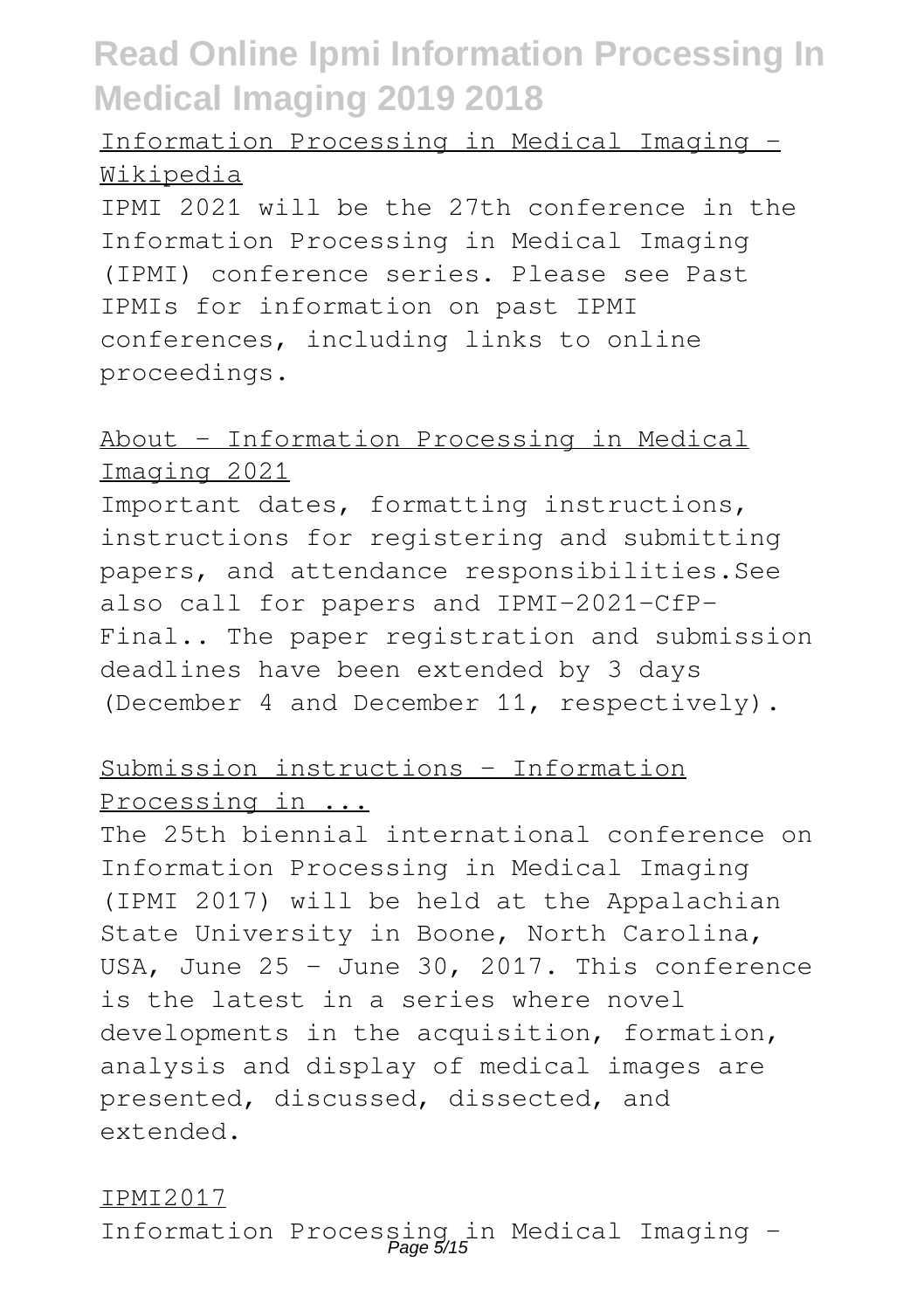23rd International Conference, IPMI 2013, Asilomar, CA, USA, June 28-July 3, 2013. Proceedings. Lecture Notes in Computer Science 7917, Springer 2013, ISBN 978-3-642-38867-5

#### Information Processing in Medical Imaging (IPMI)

International Conference on Information Processing in Medical Imaging. Search within this conference. 2019 IPMI 2019. 2-7 June; Hong Kong, China; Information Processing in Medical Imaging. 68 Papers; 1 Volume; 2017 IPMI 2017. 25-30 June; Boone, USA; Information Processing in Medical Imaging. 53 Papers; 1 Volume; 2015 IPMI 2015. 28 June - 3 July ...

#### International Conference on Information Processing in ...

Introduction This book constitutes the proceedings of the 25th International Conference on Information Processing in Medical Imaging, IPMI 2017, held at the Appalachian State University, Boon, NC, USA, in June 2017. The 53 full papers presented in this volume were carefully reviewed and selected from 147 submissions.

#### Information Processing in Medical Imaging | SpringerLink

This book constitutes the proceedings of the 26th International Conference on Information Processing in Medical Imaging, IPMI 2019,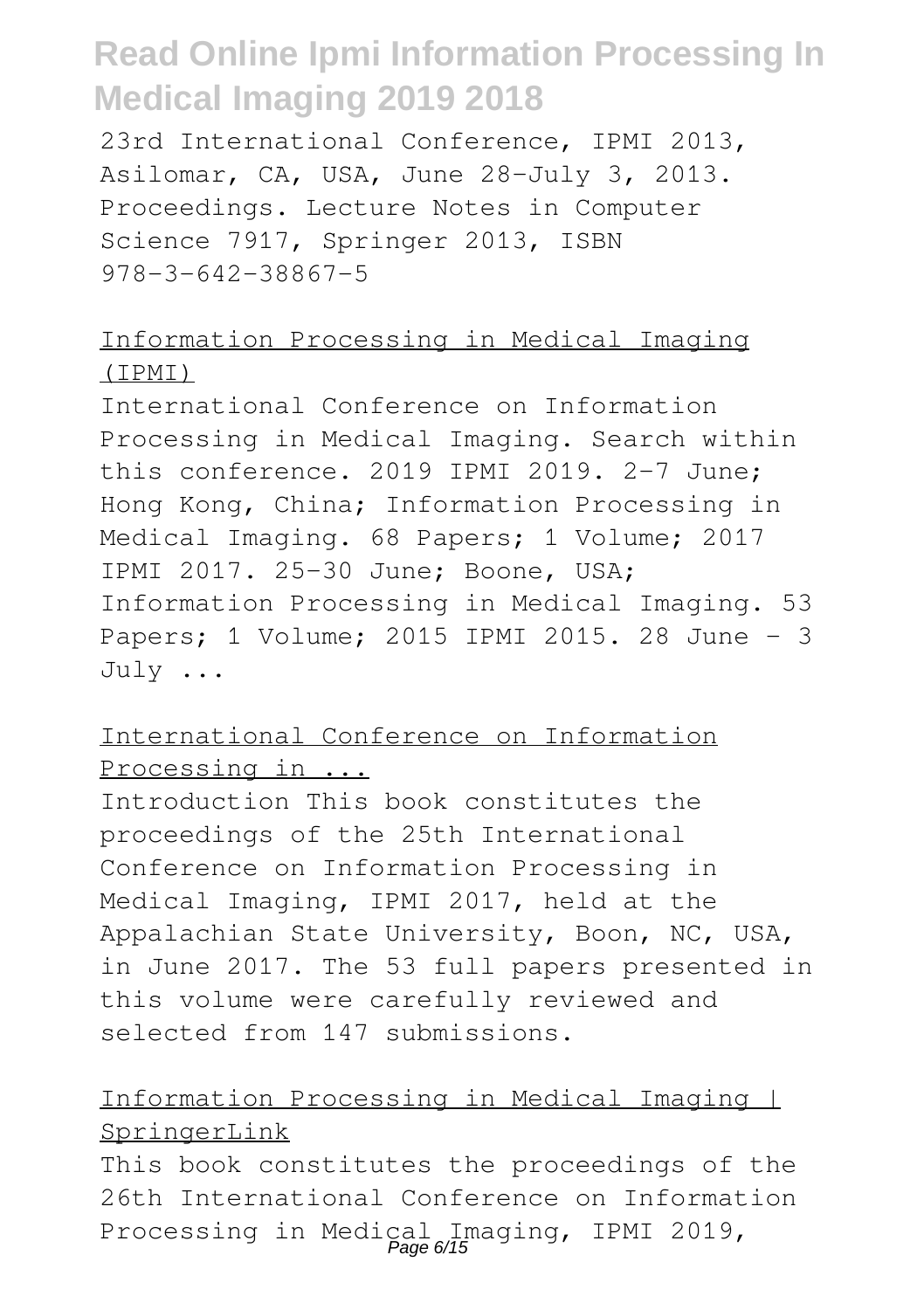held at the Hong Kong University of Science and Technology, Hong Kong, China, in June 2019.

#### Information Processing in Medical Imaging | SpringerLink

The Information Processing in Medical Imaging conference – IPMI - was first organized by Francois Erbsmann and collaborators in Brussels in 1969. That first conference was held under the title, "Information Processing in Scintigraphy" as at the time the meeting was focused on restoration of those images derived by nuclear medicine.

#### History - IPMI2017

Information Processing in Medical Imaging: 12th International Conference, Ipmi '91, Wye, Uk, July 7-12, 1991 Proceedings (Lecture Notes in Computer Science) 1st Edition by A. C. Colchester (Author), David J. Hawkes (Editor) See all formats and editions

#### Information Processing in Medical Imaging: 12th ...

IPMI's mission is to facilitate and showcase the latest methodological developments within medical imaging. An "IPMI paper" presents novel methodological developments that solve medical imaging analysis problems.

#### IPMI 2021 : International Conference on Information ...

Today IPMI is widely recognized as a Page 7/15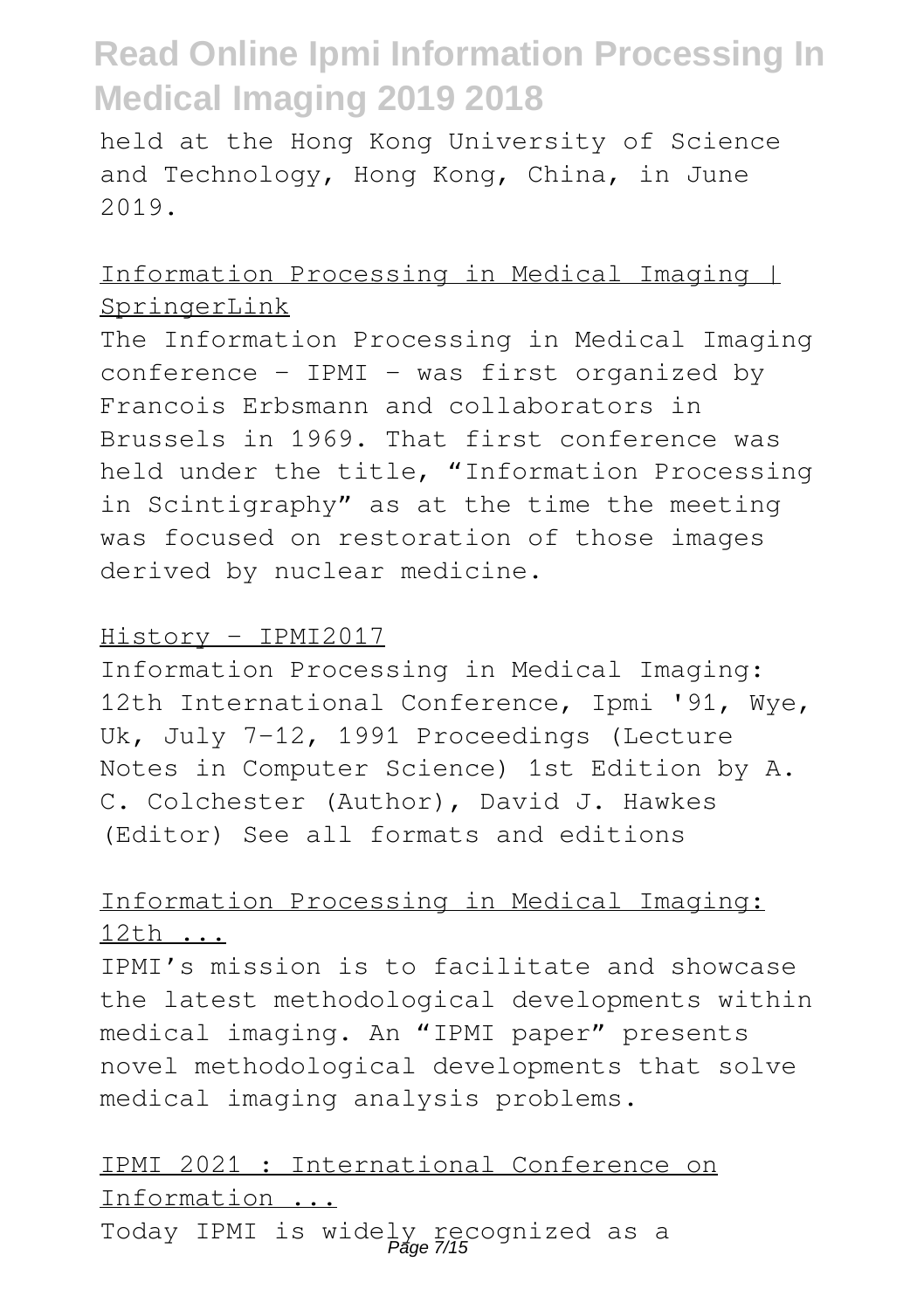preeminent international forum for presentation of cutting-edge research in medical imaging and imageanalysis. The volume contains the text of the papers presented orally atIPMI XIII.

### Information Processing in Medical Imaging: 13th ...

The leading source for trustworthy and timely health and medical news and information. Providing credible health information, supportive community, and educational services by blending award ...

WebMD - Better information. Better health.

If you think the information in your medical or billing record is incorrect, you can request a change, or amendment, to your record. The health care provider or health plan must respond to your request. If it created the information, it must amend inaccurate or incomplete information.

This book constitutes the proceedings of the 23rd International Conference on Information Processing in Medical Imaging, IPMI 2013, held in Asilomar in June/July 2013. The 26 full papers and 38 poster papers presented in this volume were carefully reviewed and selected from 199 submissions. The papers are organized in topical sections on connectivity, groupwise registration, neuro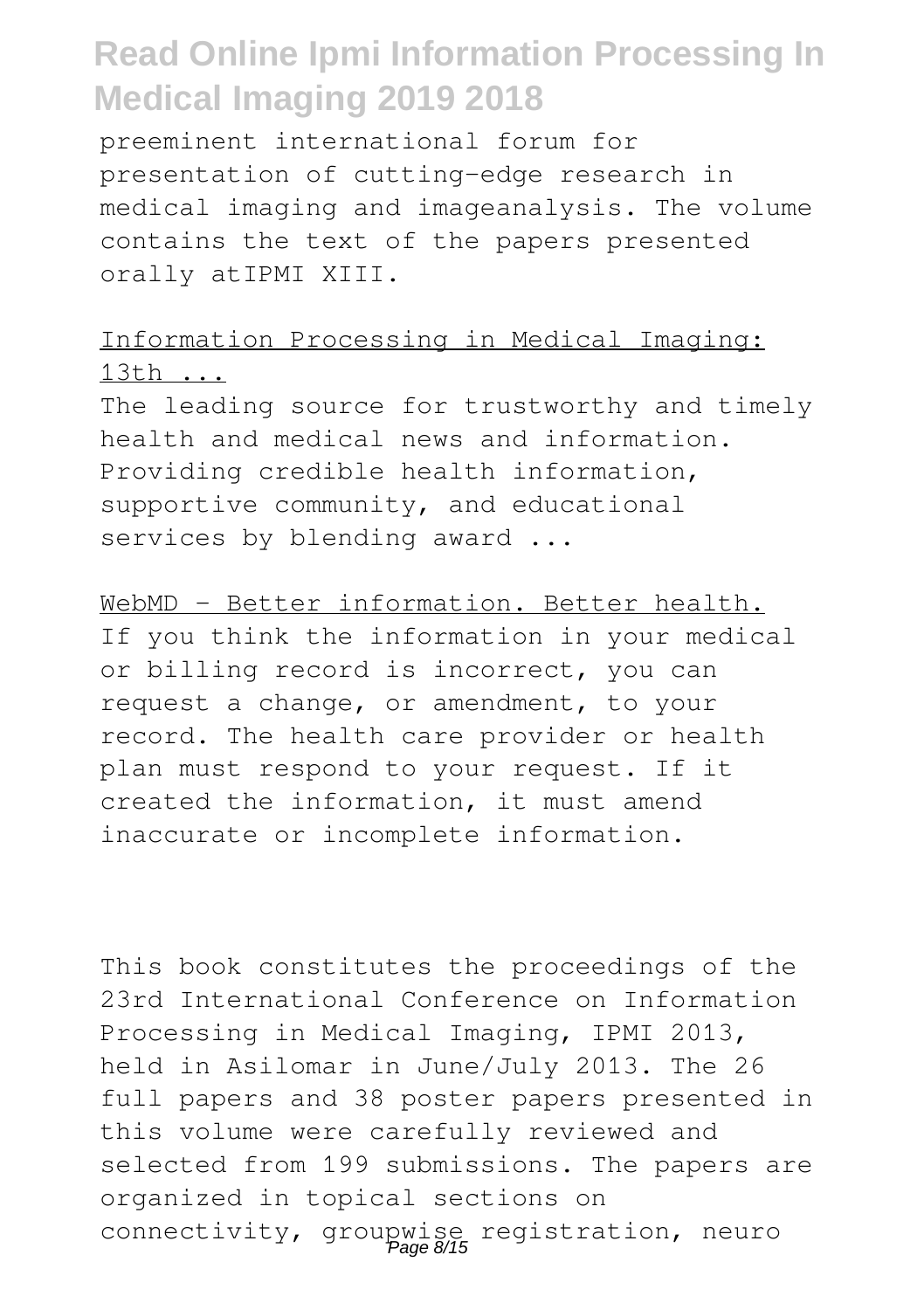segmentation, statistical analysis, dynamic imaging, cortical surface registration, diffusion MRI, functional imaging, torso image analysis, and tract analysis.

This book constitutes the refeered proceedings of the 19th International Conference on Information Processing in Medical Imaging, IPMI 2005, held in Glenwood Springs, Colorado, in July 2005. The 63 revised full papers presented were carefully reviewed and selected from 245 submissions. The papers are organized in topical sections on shape and population modeling, diffusion tensor imaging and functional magnetic resonance, segmentation and filtering, small animal imaging, surfaces and segmentation, applications, image registration, registration and segmentation.

This book constitutes the proceedings of the 24th International Conference on Information Processing in Medical Imaging, IPMI 2015, held at the Sabhal Mor Ostaig College on the Isle of Skye, Scotland, UK, in June/July 2015. The 22 full papers and 41 poster papers presented in this volume were carefully reviewed and selected from 195 submissions. They were organized in topical sections named: probabilistic graphical models; MRI reconstruction; clustering; statistical methods; longitudinal analysis; microstructure imaging; shape analysis; multiatlas fusion; fast image registration;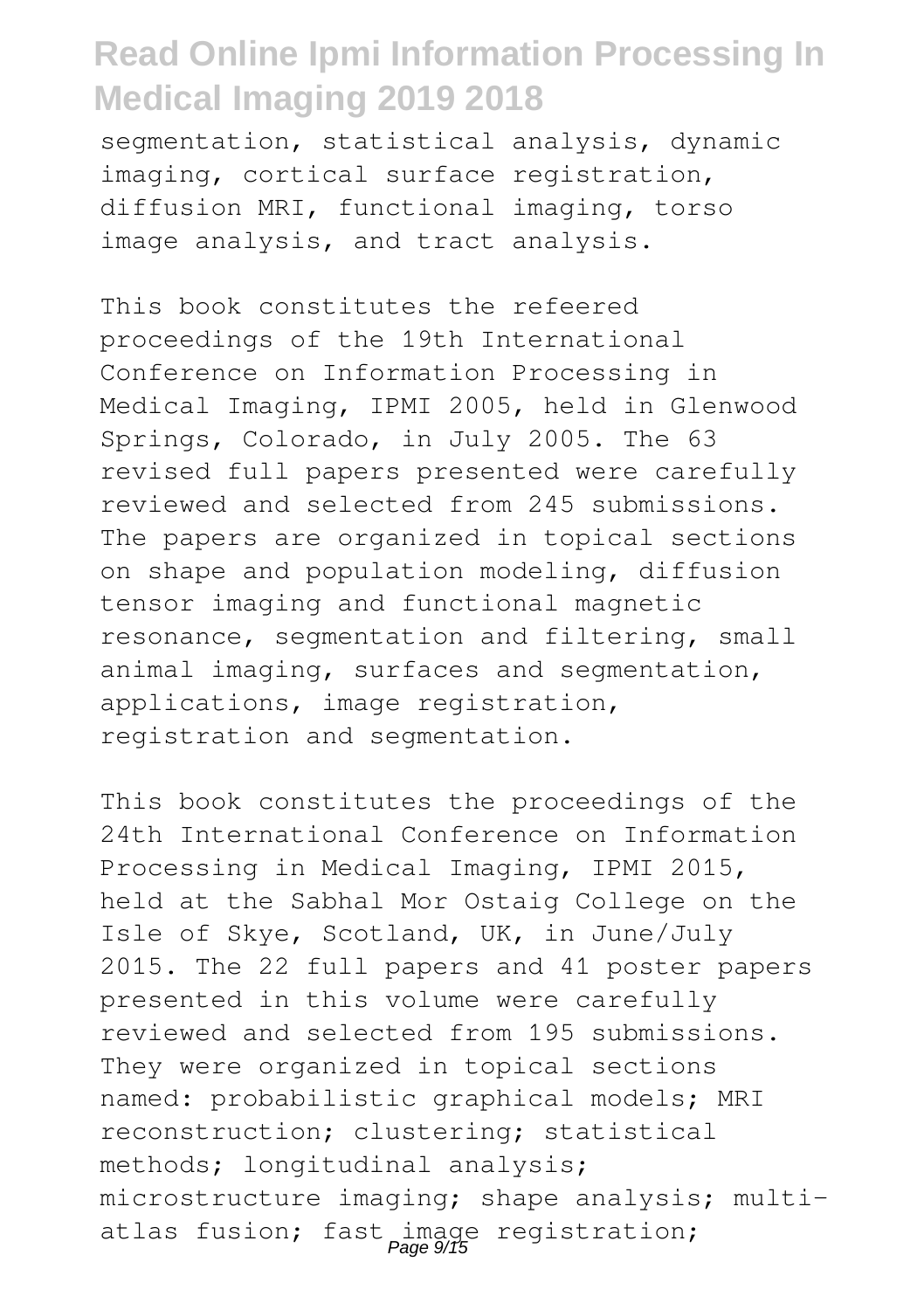deformation models; and the poster session.

This book constitutes the refereed proceedings of the 15th International Conference on Information Processing in Medical Imaging, IPMI'97, held in Poultney, Vermont, USA, in June 1997. The 27 revised full papers presented were selected from a total of 96 submissions; also included are 31 poster presentations. The book is divided into topical sections on shape models and matching, novel imaging methods, segmentation, image quality and statistical character of measured data, registration/mapping, statistical models in functional neuroimaging, and MR analysis and processing.

This book constitutes the proceedings of the 27th International Conference on Information Processing in Medical Imaging, IPMI 2021, which was held online during June 28-30, 2021. The conference was originally planned to take place in Bornholm, Denmark, but changed to a virtual format due to the COVID-19 pandemic. The 59 full papers presented in this volume were carefully reviewed and selected from 200 submissions. They were organized in topical sections as follows: registration; causal models and interpretability; generative modelling; shape; brain connectivity; representation learning; segmentation; sequential modelling; learning with few or low quality labels;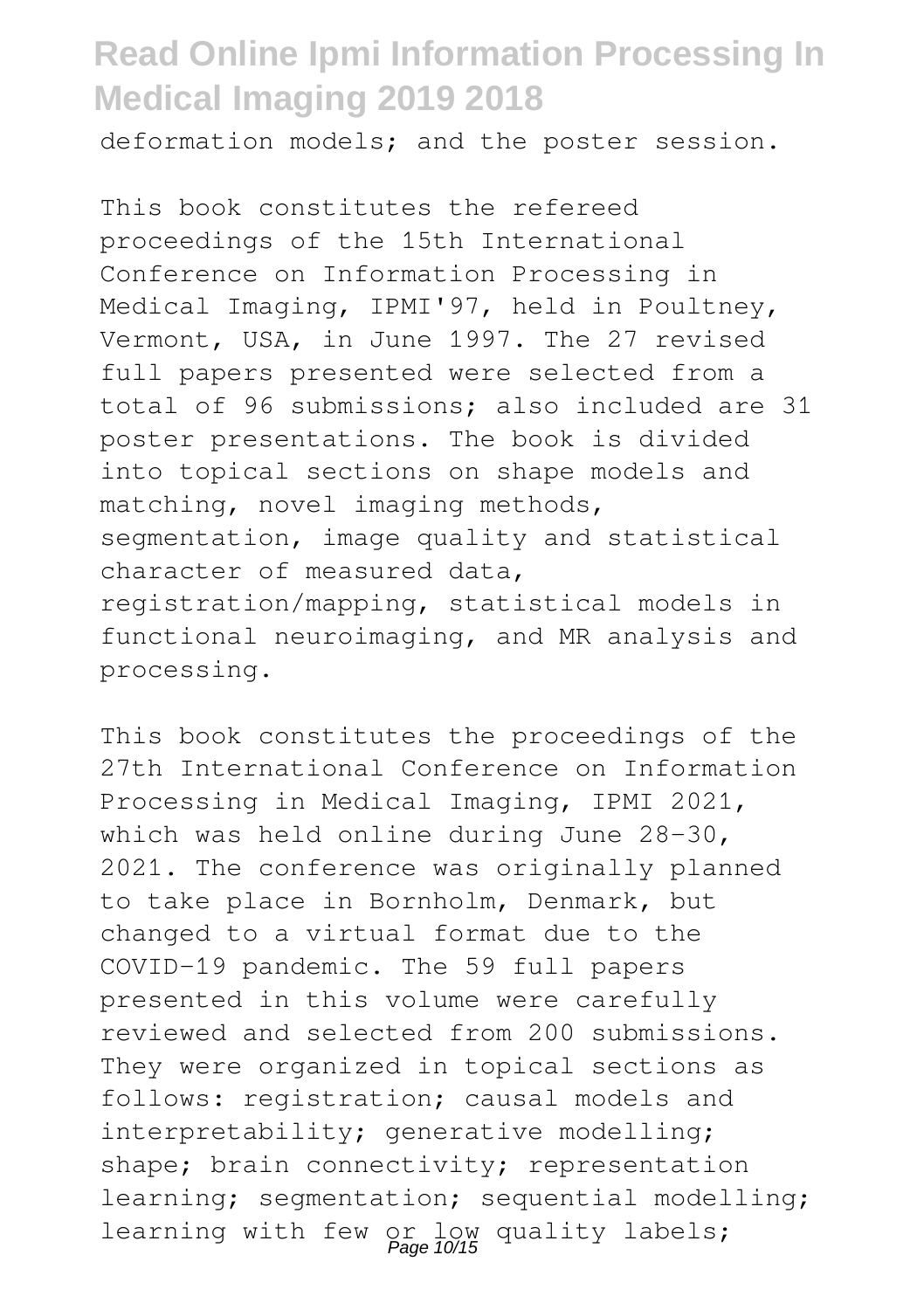uncertainty quantification and generative modelling; and deep learning.

The21stInternationalConferenceonInformationPr ocessinginMedicalImaging(IPMI) washeldJuly5–10,2009at theCollegeofWilliam andMaryin Williamsburg,Virginia, USA. The conference was the latest in a series of biennial scienti?c meetings, the last being held in July of 2007 in the south of The Netherlands, during which new dev- opments in the acquisition, analysis, and use of medical images were presented. IPMI is one of the longest running conferences devoted to these topics in medical imaging. The ?rst IPMI conference was held in 1969, when a group of young scientists working in nuclear medicine gathered to discuss the current problems in their ?eld. Since that time the conference has expanded into other medical imaging acquisition modalities, including ultrasound, optics, magnetic resonance, and x-ray imaging techniques. IPMI is now widely recognized as one of the most exciting and in?uential meetings in m- ical imaging, with a unique emphasis on active participation from all attendees and a strong commitment to vigorous discussion and open debate. A wide variety of topics are covered at IPMI meetings, all within a single-track f- mat. This year 150 full-length manuscripts were submitted to the conference. Of these, 26 papers were selected for oral presentation and 33 were accepted as posters. Subm- sions were carefully reviewed<br>Page 11/15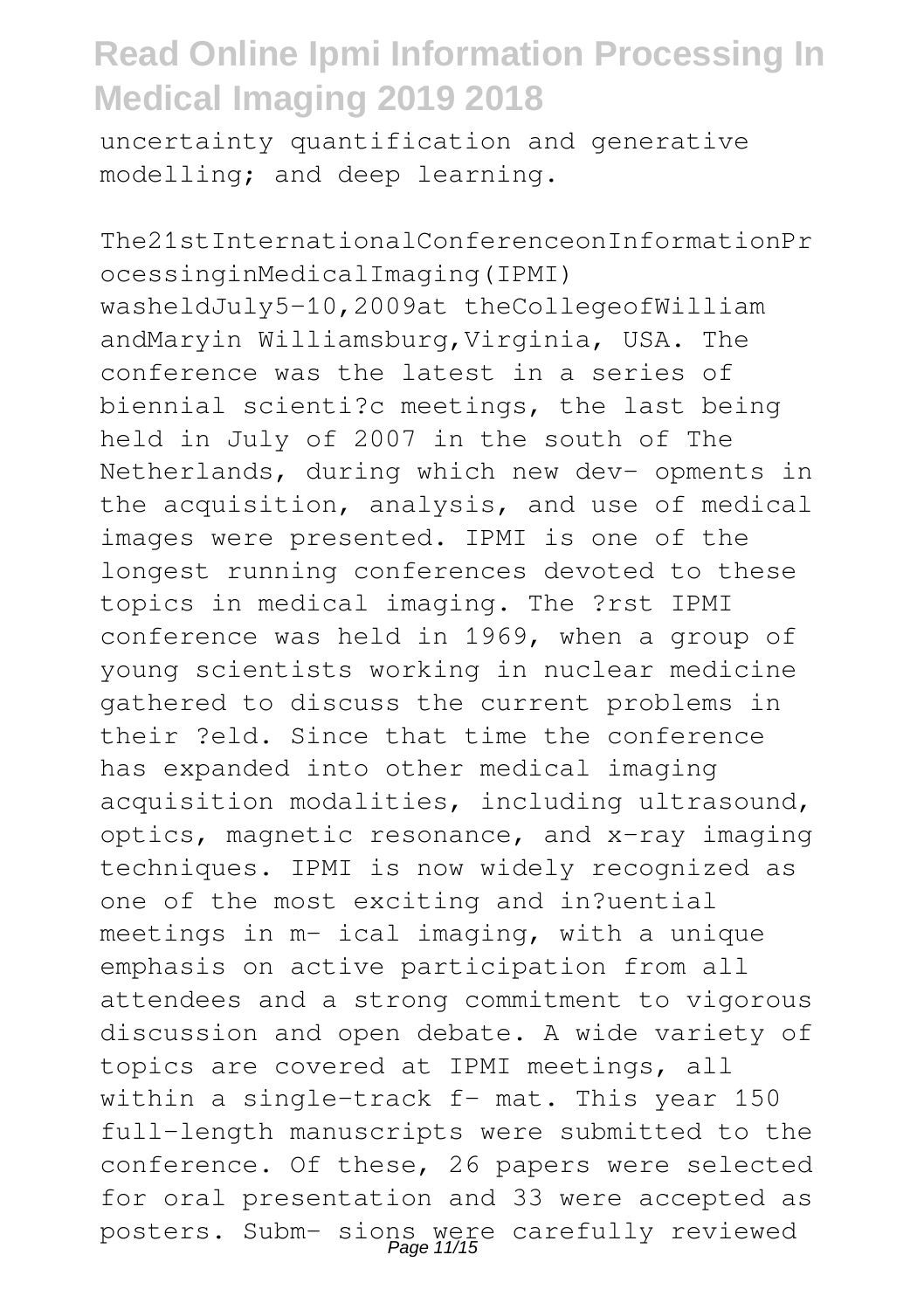by at least three members of the Scienti?c Review C- mittee, who evaluated the novelty, methodological development, and scienti?c rigor of each manuscript. A Paper Selection Committee, comprising the conference cochairs and three senior investigators, took on the dif?cult task of creating a meeting program.

The 1999 international conference on Information Processing in Medical Imaging (IPMI '99) was the sixteenth in the series of biennial meetings and followed the successful meeting in Poultney, Vermont, in 1997. This year, for the rst time, the conference was held in central Europe, in the historical Hungarian town of Visegr ad, one of the most beautiful spots not only on the Danube Bend but in all Hungary. The place has many historical connections, both national and international. The castle was once a royal palace of King Matthias. In the middle ages, the Hungarian, Czech, and Polish kings met here. Recently, after the summit meeting of reestablished democracies in the area, it became a symbol for the cooperation between central European countries as they approached the European Union. It was thus also symbolic to bring IPMI, in the year of the 30th anniversary of its foundation, to this place, and organize the meeting with the close cooperation of local and traditional western organizers. It also provided a good opportunity to summarize brie?y a history of Page 12/15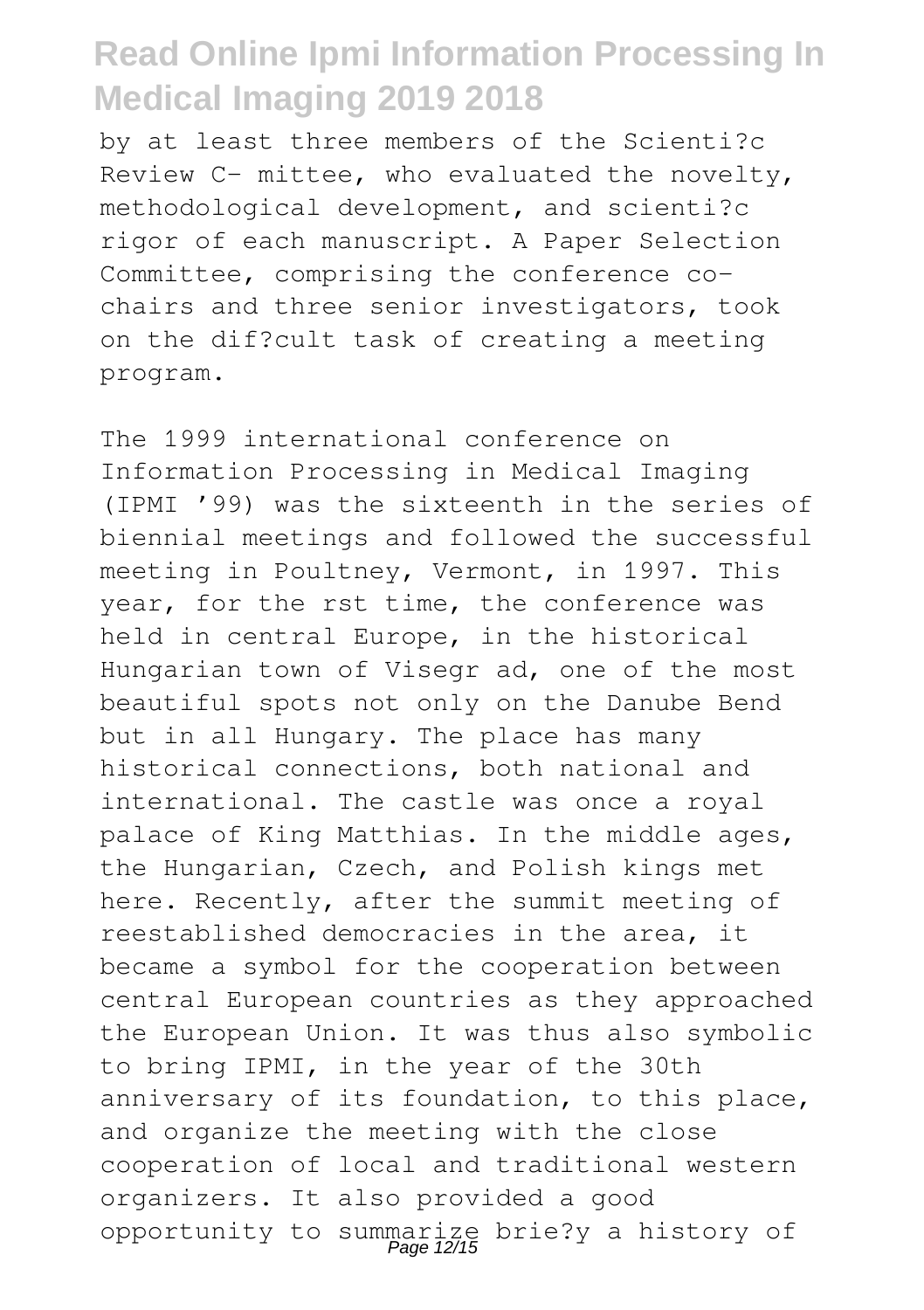IPMI for those who were new to the IPMI conference. This year we received 82 full paper submissions from all over the world. Of these, 24 were accepted as oral presentations. These were divided into 6 sessions. In spite of our e orts, it was found to be impossible to make these sessions fully balanced and homogeneous.

This book constitutes the proceedings of the 26th International Conference on Information Processing in Medical Imaging, IPMI 2019, held at the Hong Kong University of Science and Technology, Hong Kong, China, in June 2019. The 69 full papers presented in this volume were carefully reviewed and selected from 229 submissions. They were organized in topical sections on deep learning and segmentation; classification and inference; reconstruction; disease modeling; shape, registration; learning motion; functional imaging; and white matter imaging. The book also includes a number of post papers.

This book constitutes the refereed proceedings of the 17th International Conference on Information Processing in Medical Imaging, IPMI 2001, held in Davis, CA, USA, in June 2001. The 54 revised papers presented were carefully reviewed and selected from 78 submissions. The papers are organized in topical sections on objective assessment of image quality, shape modeling, molecular and diffusion tensor imaging,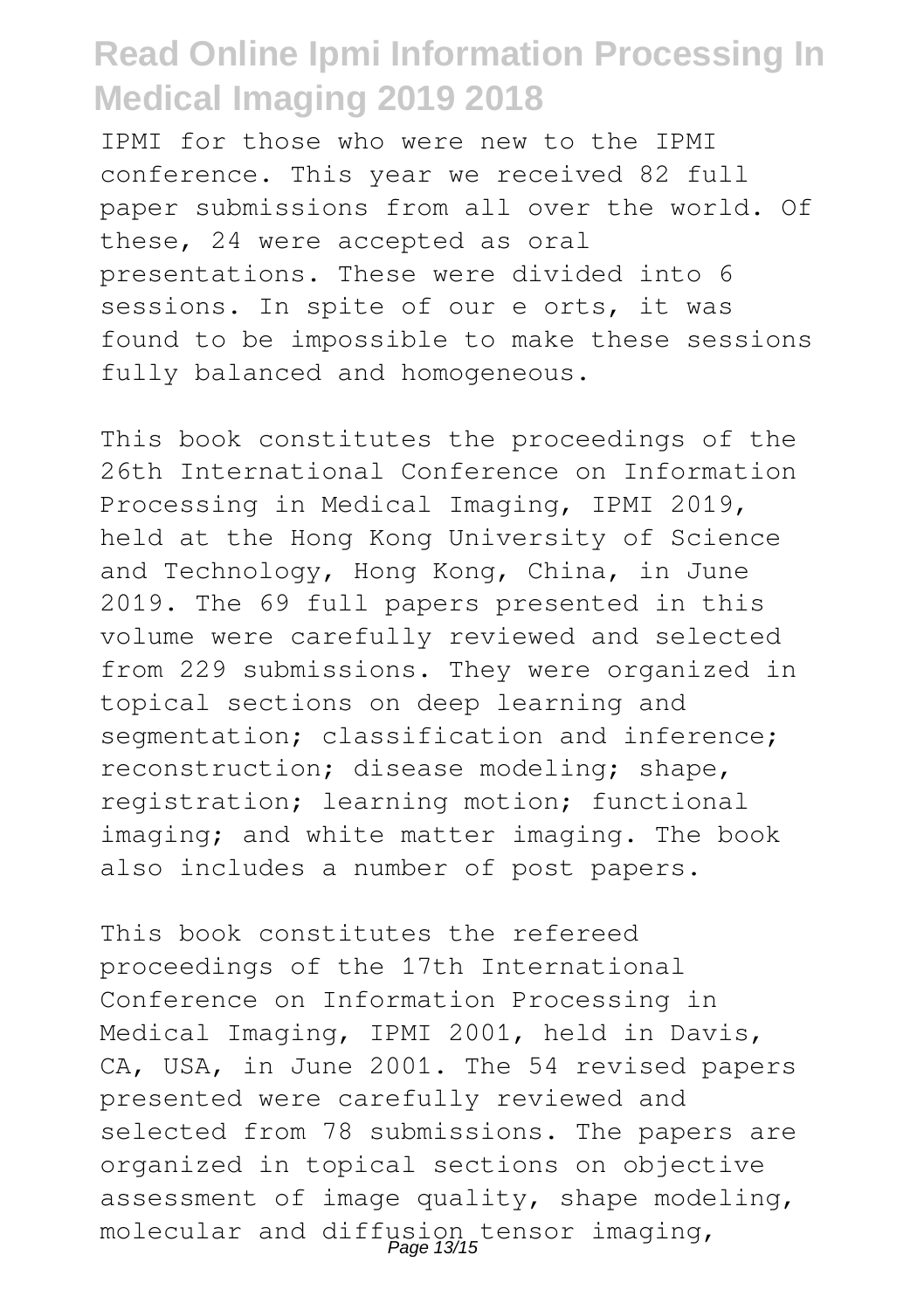registration and structural analysis, functional image analysis, fMRI/EEG/MEG, deformable registration, shape analysis, and analysis of brain structure.

The 1991 International Conference on Information Processing in Medical Imaging (IPMI '91) is the twelfth in the series and was held in Wye College, part of the University of London. The purpose of IPMI is to provide a forum for the detailed examination of methodological issues in computing which are at the heart of advances in medical image formation, manipulation and interpretation. This volume presents the proceedings of IPMI '91. Full-length scientific papers describing the latest techniques and results are organized into the following nine sections: - Image formation and reconstruction - Incorporation of priors in tomographic reconstruction - Multi-modal registration - Segmentation: specific applications - Segmentation: multi-scale, surfaces and topology - Anatomical models and variability - Factor analysis - Rule based systems and learning - Image quality, display and interaction. The volume also includes a set of color plates and a subject index. The book provides an up-to-date account of current work in the expanding and fast-moving area of image processing and medical imaging, and gives an overview of work at all the key centers researching in this area. It will prove an invaluable asset to all researchers Page 14/15